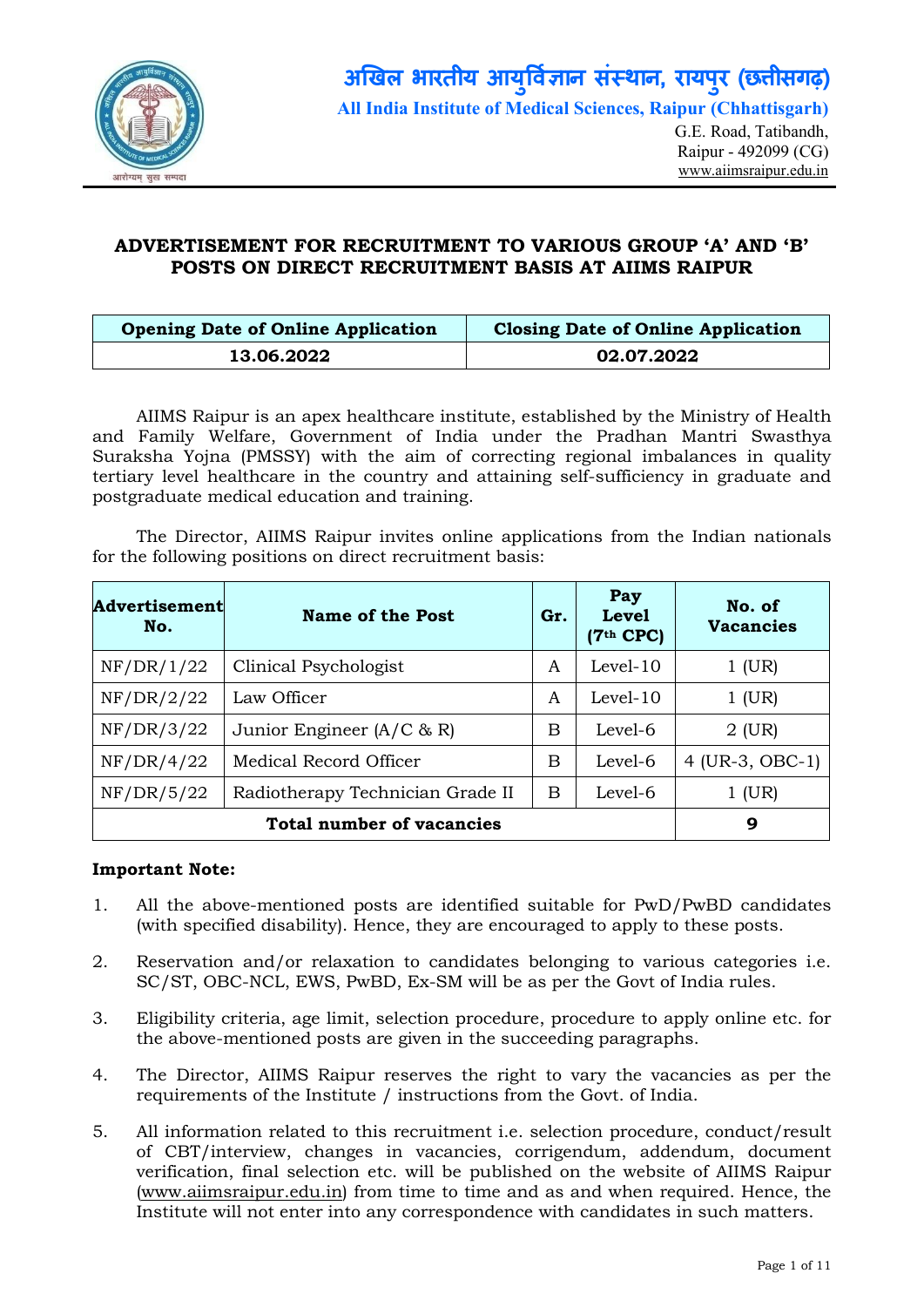I. Eligibility Criteria: The eligibility criteria for these posts are as follows:-

| S.No. | <b>Name of Post and</b><br>Advt. No. & Date                                                    | <b>Eligibility Criteria</b>                                                                                                                                                                                                                                                                                                                                                                                                                                                                                                 |  |
|-------|------------------------------------------------------------------------------------------------|-----------------------------------------------------------------------------------------------------------------------------------------------------------------------------------------------------------------------------------------------------------------------------------------------------------------------------------------------------------------------------------------------------------------------------------------------------------------------------------------------------------------------------|--|
| 1.    | <b>Clinical</b><br>Psychologist<br>Advertisement No.<br>NF/DR/1/22<br>Date: 03.06.2022         | <b>Essential:</b><br>M. Phil (Clinical Psychologist) or its equivalent from a<br>recognized University.<br><b>OR</b><br>Master's Degree in Psychology with Experimental<br>Psychology as one of the subjects with a Diploma in<br>Medical<br>(Clinical)<br>Psychology<br>of<br>recognized<br>Institution/University.<br><b>OR</b><br>A Ph.D. degree in Clinical Psychology of any recognized<br>University.<br>Desirable:<br>Experience of teaching Psychology in recognized teaching<br>institution for at least one year. |  |
|       |                                                                                                | Age Limit : 35 years.                                                                                                                                                                                                                                                                                                                                                                                                                                                                                                       |  |
| 2.    | <b>Law Officer</b><br>Advertisement No.<br>NF/DR/2/22<br>Date: 03.06.2022                      | <b>Essential:</b><br>1. Degree in law or equivalent.<br>Should be a qualified legal practitioner with<br>2.<br>experience of minimum period of six years.<br>Age Limit : Between $30 - 45$ years.                                                                                                                                                                                                                                                                                                                           |  |
| 3.    | <b>Junior Engineer</b><br>(A/C & R)<br>Advertisement No.<br>NF/DR/3/22<br>Date: 03.06.2022     | <b>Essential:</b><br>Graduate in Electrical/Mechanical Engineering from a<br>recognized University/Institute.<br><b>Desirable:</b> 2 years experience in repair and maintenance<br>large scale Air Conditioning and Refrigeration<br>of<br>systems.<br><b>OR</b><br>Diploma in Electrical/Mechanical Engineering from a<br>recognized University / Institute with 5 years experience<br>in repair and maintenance of large scale Air Conditioning<br>and Refrigeration systems.<br>Age Limit : Not exceeding 30 years.      |  |
| 4.    | <b>Medical Record</b><br><b>Officer</b><br>Advertisement No.<br>NF/DR/4/22<br>Date: 03.06.2022 | <b>Essential:</b><br>Bachelor's Degree preferable of Science from a<br>(i)<br>recognised University or Equivalent;<br>(ii) Should have undergone one-year course for Medical<br>Record Officer from recognised Institution; and<br>(iii) Not Less than 2 Years of experience in organising<br>and maintenance of Medical records in a nominated/<br>medical institute of science.<br>Age Limit : Not exceeding 40 years.                                                                                                    |  |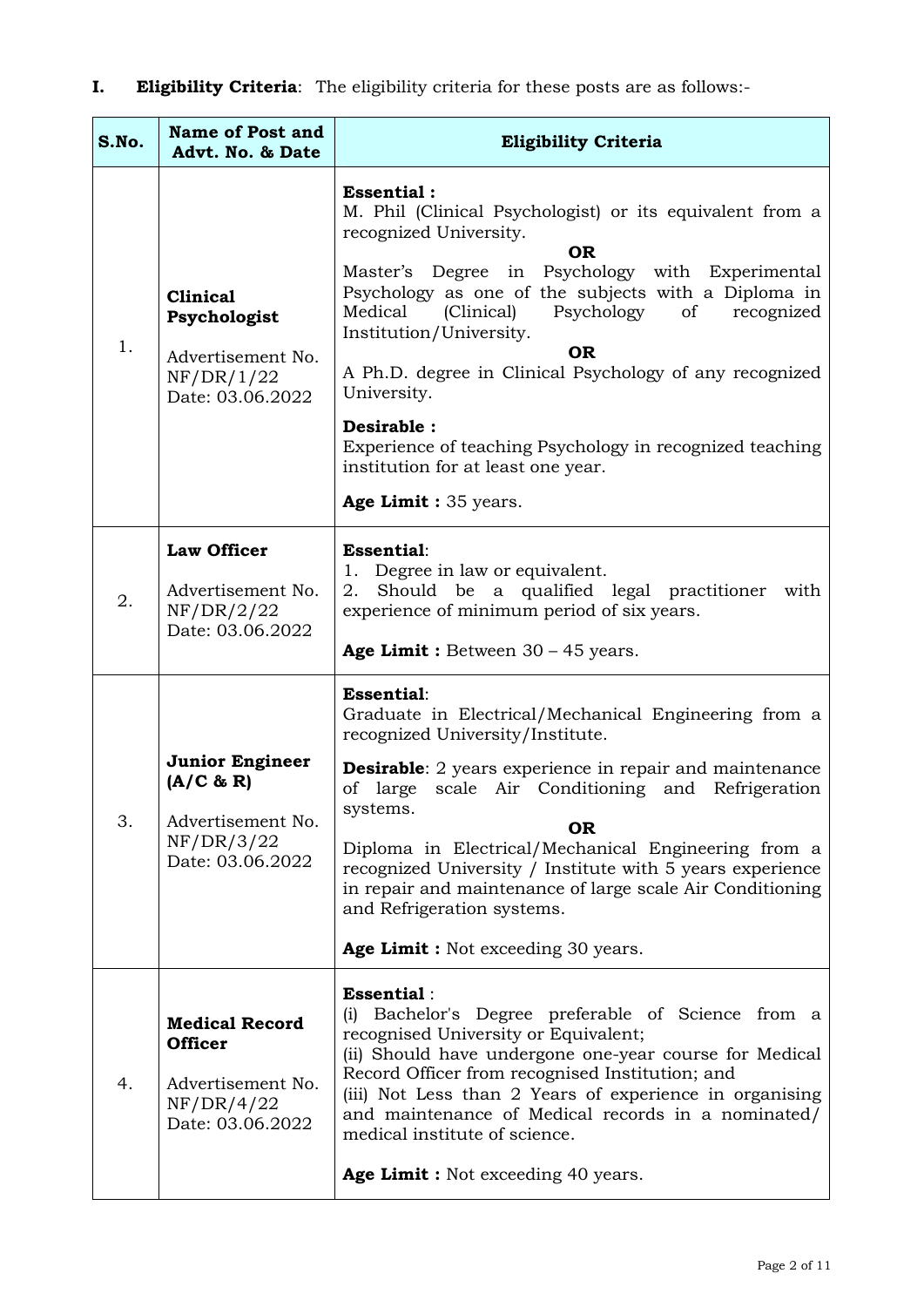| S.No. | Name of Post and<br>Advt. No. & Date                                                          | <b>Eligibility Criteria</b>                                                                                                                                                                                                                                                                                                                                                                                                                               |  |
|-------|-----------------------------------------------------------------------------------------------|-----------------------------------------------------------------------------------------------------------------------------------------------------------------------------------------------------------------------------------------------------------------------------------------------------------------------------------------------------------------------------------------------------------------------------------------------------------|--|
| 5.    | Radiotherapy<br>Technician<br>Grade II<br>Advertisement No.<br>NF/DR/5/22<br>Date: 03.06.2022 | Essential:<br>$[A]$ (i) 10+2 with Science Subjects or equivalent from a<br>recognised Board/University.<br>(ii) Diploma (2 years course) in Radiology / Radiotherapy<br>Techniques from a recognized Institution.<br>(iii) 1 year experience as Radiographer / Radiotherapy<br>Technician<br><b>OR</b><br>[B] BSc. (Hons.) (3 years course) in Radiography<br>Radiotherapy from a recognized University/Institution.<br>Age Limit: Between 18 - 30 years. |  |

### II. Important instructions to candidates:

- 1. The portal for online registration and application for these posts will be available on the website of AIIMS Raipur (www.aiimsraipur.edu.in) from 13.06.2022.
- 2. Aspiring candidates who fulfil the prescribed eligibility criteria for the post may apply only ONLINE as per procedure given in this advertisement. Before applying, candidates must carefully go through the eligibility criteria and ensure that they fulfil the same so as to avoid disqualification and disappointment at later stage.
- 3. Candidates applying for **Group 'A'** post are required to **mandatorily send** a duly signed print-out of their online application form along with self-attested copy of documents in support of their eligibility i.e. qualification, experience, age/date of birth, category etc. to the given address through **Speed Post/Registered Post** so as to reach within 15 days from the last date of online application failing which candidature of the applicant may not be considered. The Institute shall not be responsible for any postal delay.
- 4. The envelope containing the print out of application form and self-attested copies of documents should be super-scribed "*Application for the Post of ……..*" and be sent to the following address (for Group 'A' posts):-

Recruitment Cell 2nd floor, Medical College Building Gate No-5, AIIMS Raipur, G.E. Road, Tatibandh, Raipur – 492099 (C.G.)

- 5. Candidates applying for **Group 'B'** posts are **not required** to send any document at the time of form filling. However, they must keep a pdf copy and/or print out of online application form with them which shall be required with other documents during the **document verification (DV)** and at the time of joining on selection.
- 6. Candidates working in Central/State/UT Government Organizations/ PSUs/ Autonomous Bodies are required to submit NOC from their current employer along with their application form. These candidates, however, may send an advance copy of application. Such candidates have to mandatorily produce NOC at the time of DV and interview without which they will not be allowed for further process.
- 7. Age and all other qualifications will be counted as on the last date of submission of online application i.e. 02.07.2022. Period of experience wherever prescribed shall be counted **after obtaining** the prescribed qualification.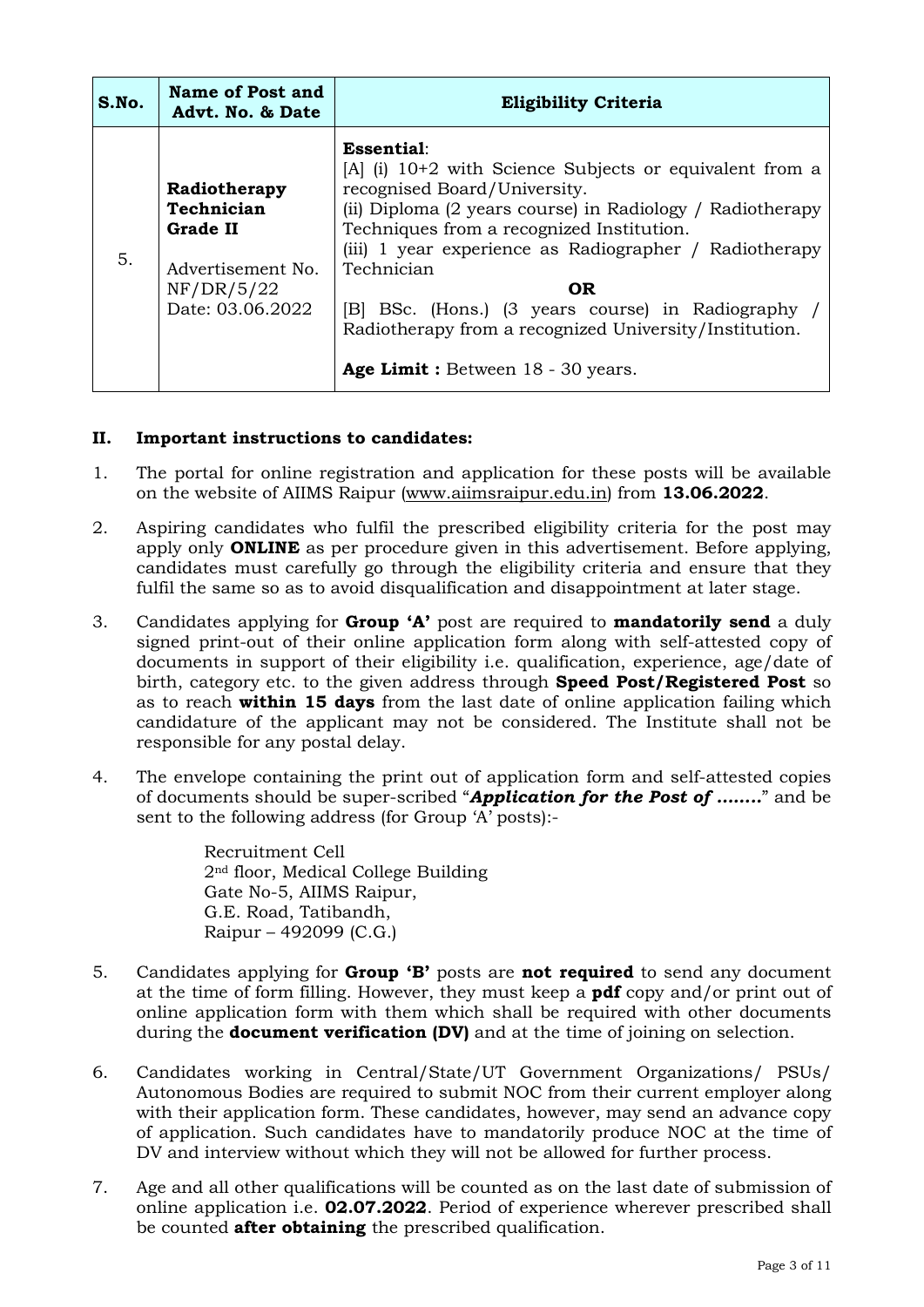- 8. As per the Ministry of Education (erstwhile MHRD) Notification dated 27.08.2018, all the degrees/ diplomas/ certificates awarded through Open and Distance Learning mode of education by the Universities established by an Act of Parliament or State Legislature, Institutions under Section 3 of the UGC Act, 1956 and Institutions of National Importance declared under an Act of Parliament stand automatically recognized for the purpose of employment under the Central Government provided they have been approved by the UGC and wherever necessary by AICTE for the programmes for which it is the regulatory authority.
- 9. Candidates possessing equivalent educational qualification shall be required to produce relevant Equivalence Certificate from the authorities concerned at the time of Document Verification. However, final decision regarding equivalence of qualification and selection of such candidates will be taken by AIIMS Raipur.
- 10. The Institute will not undertake detailed scrutiny of applications for the eligibility and other aspects before or at the time of CBT and, therefore, candidature/ application will be accepted only **provisionally**. Before applying, candidates must go through the eligibility criteria viz. educational qualification, experience, age etc. and satisfy themselves that they are eligible for the post. **Candidature may be** cancelled forthwith without any further notice if any information or claim is not found substantiated during document verification.
- 11. Success in examination/CBT confers no right of appointment to candidates unless AIIMS Raipur is satisfied after such verification as may be deemed necessary that the candidate is suitable in all respects for appointment to the post selected for.
- 12. **Medical Fitness**: Appointment of selected candidates is subject to his/her being declared medically fit by the competent Medical Board.
- 13. Probation: Persons selected will be appointed on probation as per the extant rule.
- 14. Final Decision: The decision of AIIMS Raipur in all matters relating to eligibility, acceptance or rejection of the applications, penalty for false information, mode of selection, conduct of examination(s), allotment of examination centres, and selection of candidates etc. will be final and binding on the candidates and no enquiry/ representation/ correspondence will be entertained in this regard.
- 15. Disqualification: No person, (a) who has entered into or contracted a marriage with a person having a spouse living; or (b) who, having a spouse living, has entered into or contracted a marriage with any person, shall be eligible for appointment to the service, provided that Central Government may, if satisfied with the reasons/grounds, that such marriage is permissible under the personal law applicable to such person and the other party to the marriage and there are other grounds for so doing, exempt any person from the operation of this rule.
- **III.** Selection Procedure: The selection process for all the advertised posts is given in the succeeding paragraphs.
- 1. Selection procedure for Group 'A' post: Selection will be made on the basis of performance of candidate in interview. Shortlisting of candidates for interview will be done on the basis of educational qualification, experience and/or as per the shortlisting criteria decided by the Director, AIIMS Raipur. In case large numbers of applications are received, a 'Screening Test' (CBT or offline) may be conducted for shortlisting of candidates for interview. The details of the 'Screening Test', if decided, will be published on the website of AIIMS Raipur. The decision of Director, AIIMS Raipur in this regard shall be final and binding. Final selection will be based on the marks scored by candidates in the interview.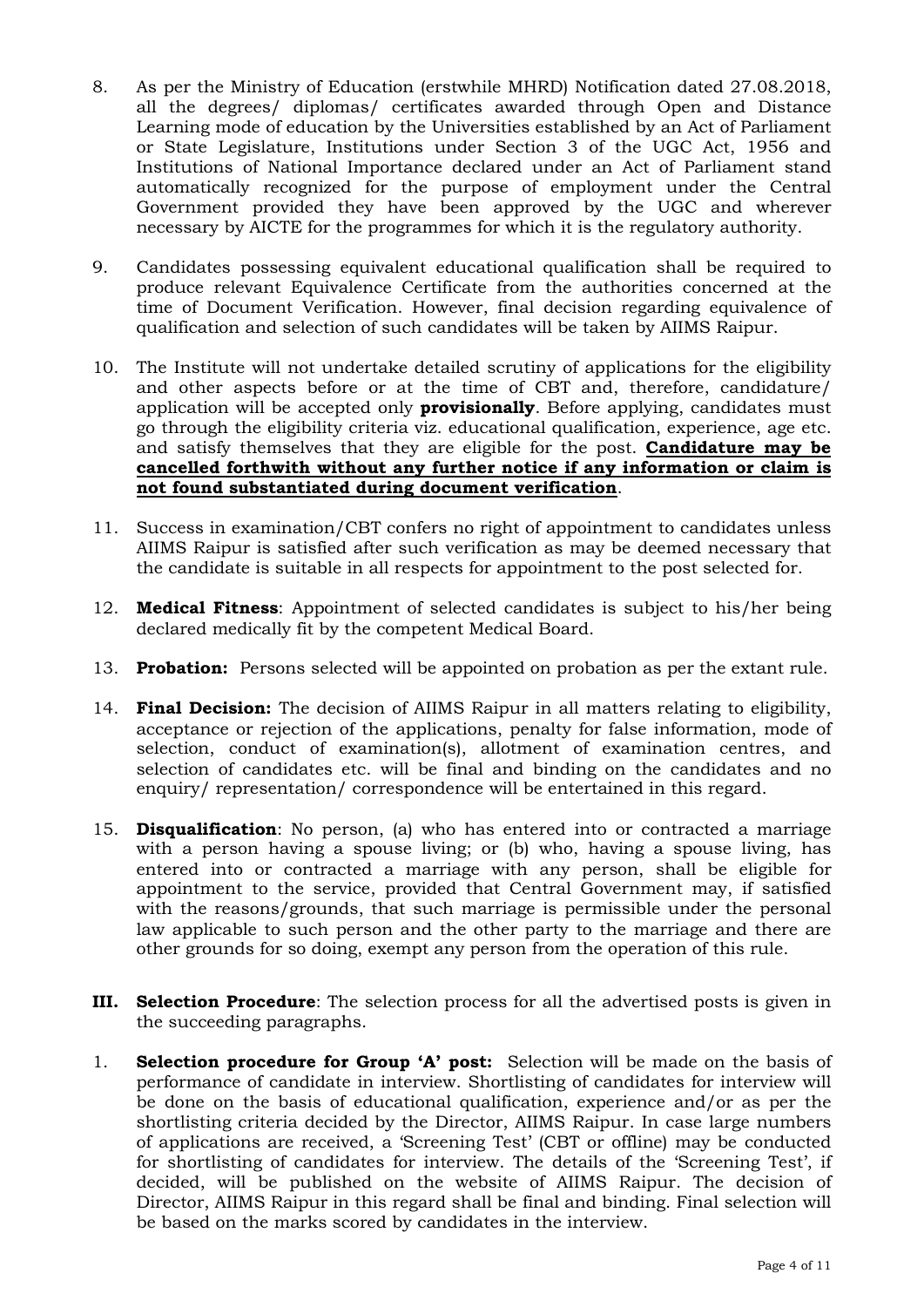- 2. Selection procedure for Group 'B' posts: Selection to the advertised Group 'B' posts will be done on the basis of performance of candidate in Computer Based Test (CBT) in the order of merit and subject to fulfilling the eligibility criteria by such candidates during document verification. Candidates have to secure a minimum of 45% marks in Part-II of CBT for empanelment in the order of merit.
- IV. Details of Computer Based Test (CBT): The scheme of CBT for Group 'B' posts is as follows:-

| Total No. | <b>Total</b> | <b>Total Duration</b> | <b>Indicative Scheme</b> /                                                                                                                                                                                                                                                               |
|-----------|--------------|-----------------------|------------------------------------------------------------------------------------------------------------------------------------------------------------------------------------------------------------------------------------------------------------------------------------------|
| of MCQs   | <b>Marks</b> | of Test (CBT)         | <b>Scope of Syllabus of CBT</b>                                                                                                                                                                                                                                                          |
| 100       | 100          | 90 minutes            | Part-I: 25 Marks<br>Questions will be from general knowledge<br>and awareness, English comprehension,<br>quantitative aptitude and<br>general<br>intelligence & reasoning ability.<br>Part-II : 75 Marks<br>Questions will be based on the relevant<br>discipline and field of the post. |

| <b>Important note regarding CBT:</b>                                                                                                                                                                                                                                                                               |                                                                      |                                                                                 |  |
|--------------------------------------------------------------------------------------------------------------------------------------------------------------------------------------------------------------------------------------------------------------------------------------------------------------------|----------------------------------------------------------------------|---------------------------------------------------------------------------------|--|
| Candidates have to secure a minimum following prescribed marks (as per<br>(a)<br>category) in the <b>Part-II of CBT</b> for empanelment in the order of merit:-                                                                                                                                                    |                                                                      |                                                                                 |  |
| S.No.                                                                                                                                                                                                                                                                                                              | Category                                                             | Minimum Qualifying Marks in the Part-II of CBT                                  |  |
| 1.                                                                                                                                                                                                                                                                                                                 | UR                                                                   | 45% (for all UR category posts)                                                 |  |
| 2.                                                                                                                                                                                                                                                                                                                 | OBC-NCL/EWS<br>40% (only for posts reserved for respective category) |                                                                                 |  |
| 3.                                                                                                                                                                                                                                                                                                                 | SC/ST                                                                | 35% (only for posts reserved for respective category)                           |  |
|                                                                                                                                                                                                                                                                                                                    |                                                                      | (b) There will be <b>negative marking</b> of $0.25$ mark for each wrong answer. |  |
| (c) Reserved category candidates applying for UR category posts have to qualify<br>the Part-II of the CBT by UR standard for empanelment in the order of merit.                                                                                                                                                    |                                                                      |                                                                                 |  |
| Competent authority may revise the qualifying marks depending upon the<br>(d)<br>requirement of the Institute / availability of candidates for the posts.                                                                                                                                                          |                                                                      |                                                                                 |  |
| (e) PwBD candidates will be eligible for scribes and Compensatory time as per<br>the Govt. of India rules on production of valid and requisite certificates.                                                                                                                                                       |                                                                      |                                                                                 |  |
| Relaxation of 5% marks in Part-II of the CBT will be given to PwBD<br>(f)<br>candidates to fill up the vacancies reserved for them provided they are not unfit<br>for such posts. Same relaxed standard will be applied for all the candidates with<br>Benchmark Disabilities whether they belong to UR/SC/ST/OBC. |                                                                      |                                                                                 |  |

- 1. The questions in Part-II will be such as to test a candidate's basic understanding, expertise and general awareness relevant to the post. The syllabus for Part-II will broadly be of the qualifying qualification and experience of the post.
- 2. Test Centre: CBT is likely to be held at the below mentioned cities. All the candidates must indicate three centres in the order of priority in the online Application Form in which they desire to take the CBT. AIIMS Raipur will endeavour to accommodate the candidates in centres opted by them. However, AIIMS Raipur reserves the right to cancel any Centre and ask the candidates of that centre to appear from another centre/city. Further, no request for change of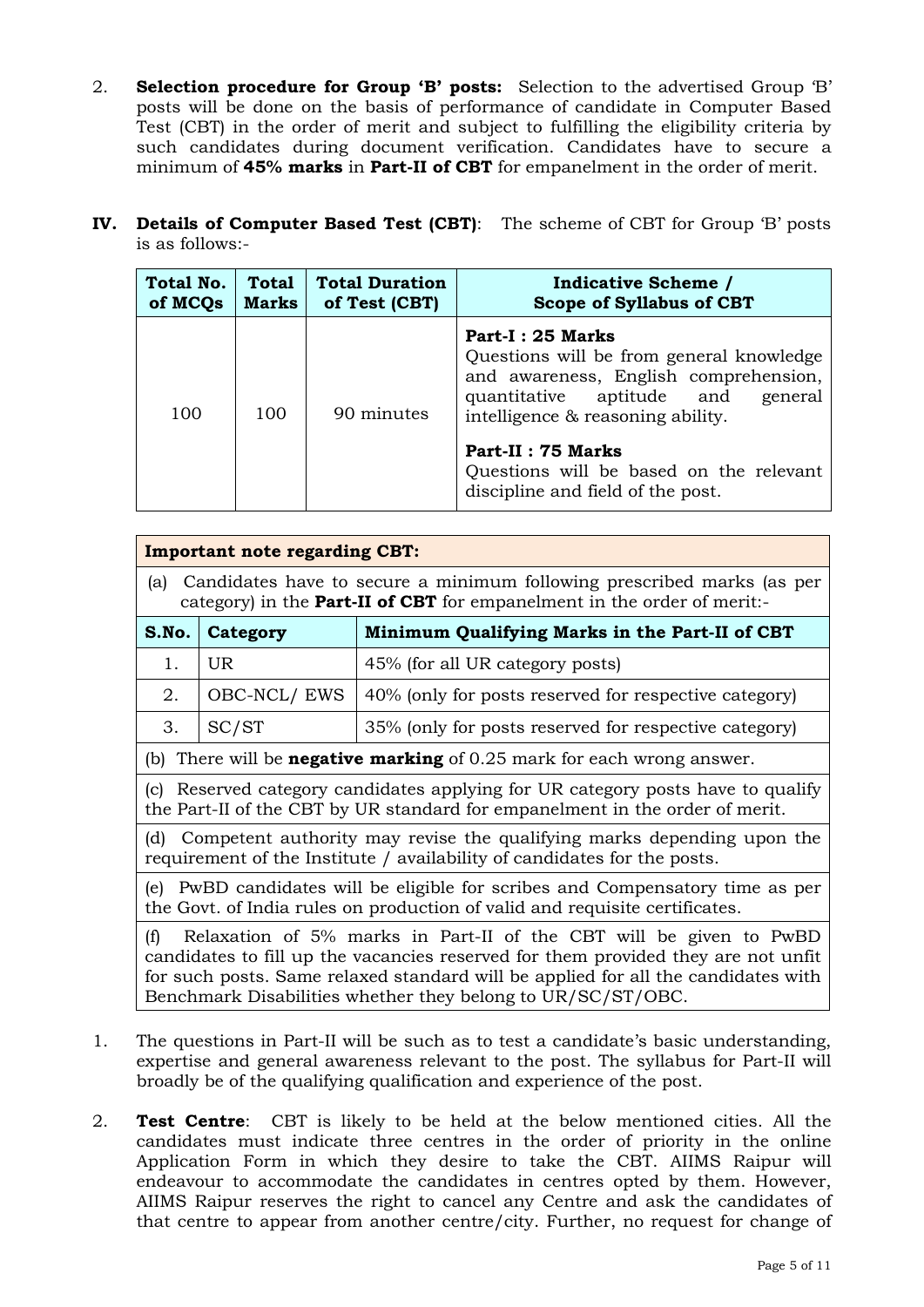examination/CBT centre once allotted will be entertained and the candidates will have to appear at the allotted centre at his/her own arrangement and expenses.

| <b>Tentative Test Centres for CBT</b> |               |                   |                |  |
|---------------------------------------|---------------|-------------------|----------------|--|
| 1. Ahmadabad                          | 2. Bengaluru  | 3. Bhopal         | 4. Bhubaneswar |  |
| 5. Chandigarh                         | 6. Chennai    | 7. Ernakulum      | 8. Guwahati    |  |
| 9. Hyderabad                          | 10. Kolkata   | 11. Lucknow       | 12. Mumbai     |  |
| 13. Nagpur                            | 14. New Delhi | 15. Patna         | 16. Prayagraj  |  |
| 17. Raipur                            | 18. Ranchi    | 19. Visakhapatnam |                |  |

- 3. e-Admit Card for CBT: Candidates shall be issued an e-Admit Card before the commencement of CBT. The e-Admit Card will be made available in the website of AIIMS Raipur (www.aiimsraipur.edu.in) for downloading by candidates. 'Admit Card' will not be sent to candidates by any other mode. On downloading of e-Admit Card, candidates are advised to check it carefully and bring discrepancies/errors, if any, to the notice of the Recruitment Cell, AIIMS Raipur immediately. It is reiterated that the request for change of test centre allotted to candidates i.e. appearing on their e-Admit Card will not be entertained.
- 4. Candidates must note that merely issuing of e-Admit Card to them will not imply that their candidature has been finally cleared by the Institute. The Institute will take up verification of eligibility conditions with reference to original documents only after the candidate qualifies the CBT or for Interview, as the case may be.
- 5. Answer Keys of CBT: Answer keys of CBT will be published on the website of AIIMS Raipur after the CBT. Candidates will be given opportunity to submit representation/objection to the answer key, if any. They can do so with supporting documents/justification within the stipulated time and ONLY through the designated web-link / web-portal on payment of Rs 100/- per question. Representation received from any other mode will not be entertained. There shall be no provision for re-evaluation/ re-checking of the scores. The decision of AIIMS Raipur will be final and no correspondence in this regard shall be entertained.
- 6. Resolution of Tie Cases: In the event of tie in scores of candidates in CBT/ examinations, merit will be decided by applying following criteria, one after another in the order given below, till the tie is resolved:-
	- (a) First by using number of wrong answers: candidate with less wrong answers (negative marks) in CBT will be placed higher in the order of merit.
	- (b) By date of birth: older candidate will be placed higher in the order of merit.
	- (c) By alphabetical order in which the names of the candidates appear.
- 7. Result of CBT: Result of CBT will be published on the website of AIIMS Raipur in due course. No separate correspondence shall be entertained in this regard.
- 8. Document Verification: Original documents of shortlisted candidates in the order of merit (to a certain extent with reference to the number of vacancies) will be verified physically. The date and details of document verification will be notified on the website of AIIMS Raipur after declaration of CBT result.
- 9. **Final Result:** Final result will be prepared on the basis of marks scored by candidates in CBT in the order of merit provided such candidates are also declared eligible during document verification. The final result (i.e. list of selected candidates) will be published on the website of AIIMS Raipur.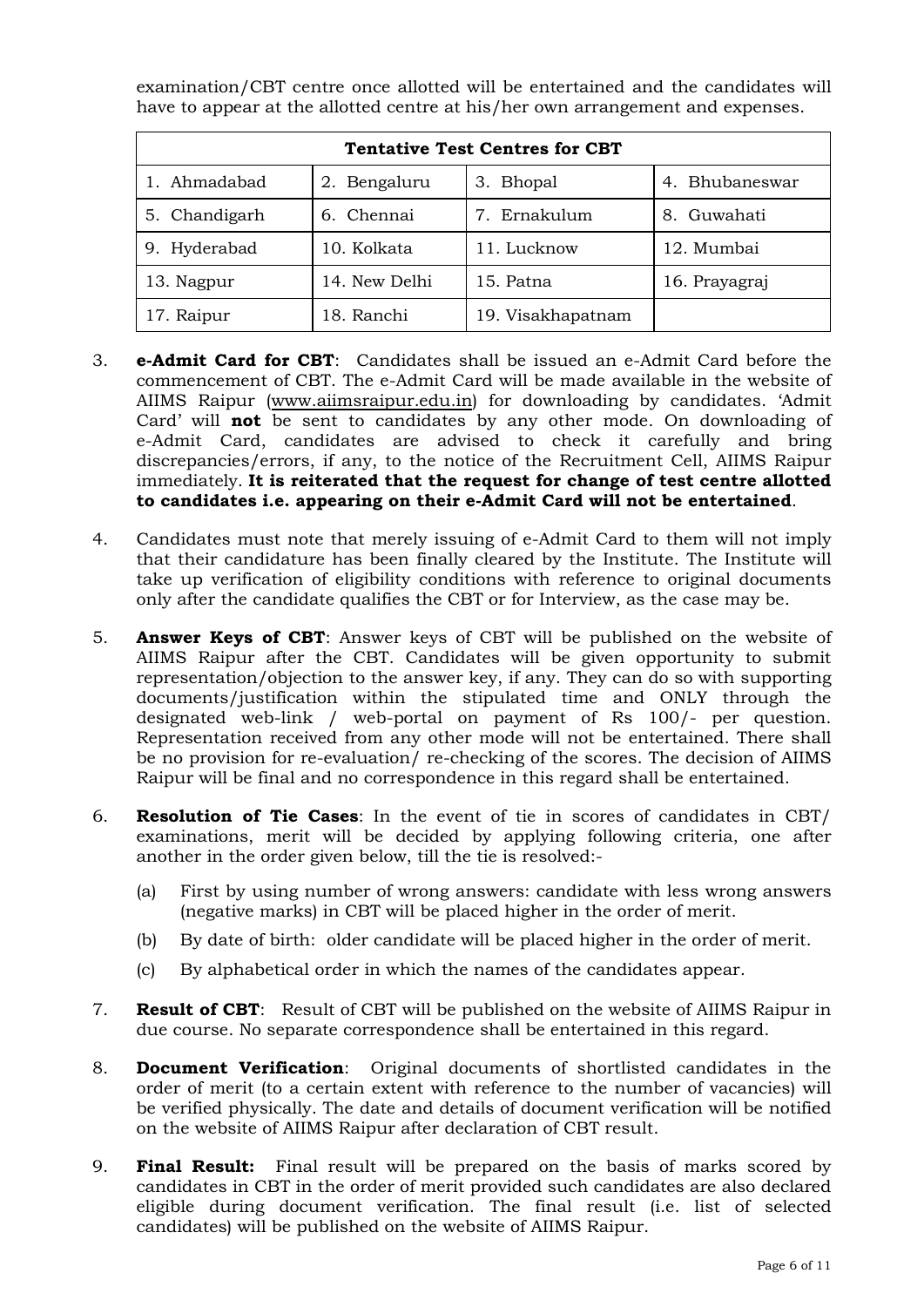**V.** Age Relaxation: Age relaxation permissible to candidates of various categories beyond the prescribed upper age limit of the advertised posts is as under:-

| S.<br><b>No</b> | Category                                             | Age<br><b>Relaxation</b>                                                                                                               | <b>Remarks</b>                                                                                                         |
|-----------------|------------------------------------------------------|----------------------------------------------------------------------------------------------------------------------------------------|------------------------------------------------------------------------------------------------------------------------|
| (a)             | OBC-NCL                                              | 3 years                                                                                                                                | Only for posts reserved for OBC-NCL                                                                                    |
| (b)             | SC / ST                                              | 5 years                                                                                                                                | Only for posts reserved for SC/ST                                                                                      |
| (c)             | PwBD                                                 | 10 years                                                                                                                               | With not less than 40% of specified<br>disability and provided that the age of<br>applicant shall not exceed 56 years. |
| (d)             | <b>Central Government</b><br>Employees               | 5 years                                                                                                                                | With 3 years of continuous service<br>and working in the post which is in<br>the same line or allied cadres.           |
| (e)             | Ex-servicemen/<br><b>Commissioned Officers</b>       | Length of military service increased by three years                                                                                    |                                                                                                                        |
| (f)             | Existing contractual<br>employees of AIIMS<br>Raipur | For the period they have served AIIMS Raipur as on<br>the date of application, upto a maximum limit of 5<br>years, whichever is lower. |                                                                                                                        |

 Candidates belonging to SC/ST/OBC category who are also coming under the category of Ex-servicemen or PwBD or Central Govt. employees will be eligible for grant of cumulative age-relaxation under both categories, if they apply for the posts reserved for their category.

Age relaxation to any other category will be as per the Government of India rules.

• All the above-mentioned relaxations in upper age limit shall be permissible only on fulfilment of terms and conditions mentioned in the relevant rules.

### VI. Important Note for Candidates :

- 1. Age relaxation and reservation shall be permissible to SC/ST/OBC candidates only against the **vacancies reserved for them** on submission of valid caste/category certificate. The particular caste to which the candidate belongs should be included in the list of reserved communities issued by the Central Government.
- 2. Application against the reserved category posts will be considered only if it is with a valid caste/category certificate issued by the competent authority in the prescribed format.
- 3. OBC-NCL candidates' eligibility will be based on the castes borne in the Central List of Govt of India failing which candidature will not be considered for posts reserved for OBC. The OBC candidates applying for the vacancies reserved for them against this advertisement must produce OBC (Non-Creamy Layer) certificate based on the income for the Financial Year (FY) 2021-22, 2020-21 and 2019-20.
- 4. Reserve category candidates who are selected on their own merit without relaxed standards will be accommodated against the unreserved vacancies as per their position in the order of merit. The reserved vacancies will be filled up from amongst the eligible relevant reserved category candidates in the order of merit.
- 5. Reserved category candidates who qualify on the basis of relaxed standards viz. age limit, experience or qualifications, etc, irrespective of their merit position, are to be counted against reserved vacancies only.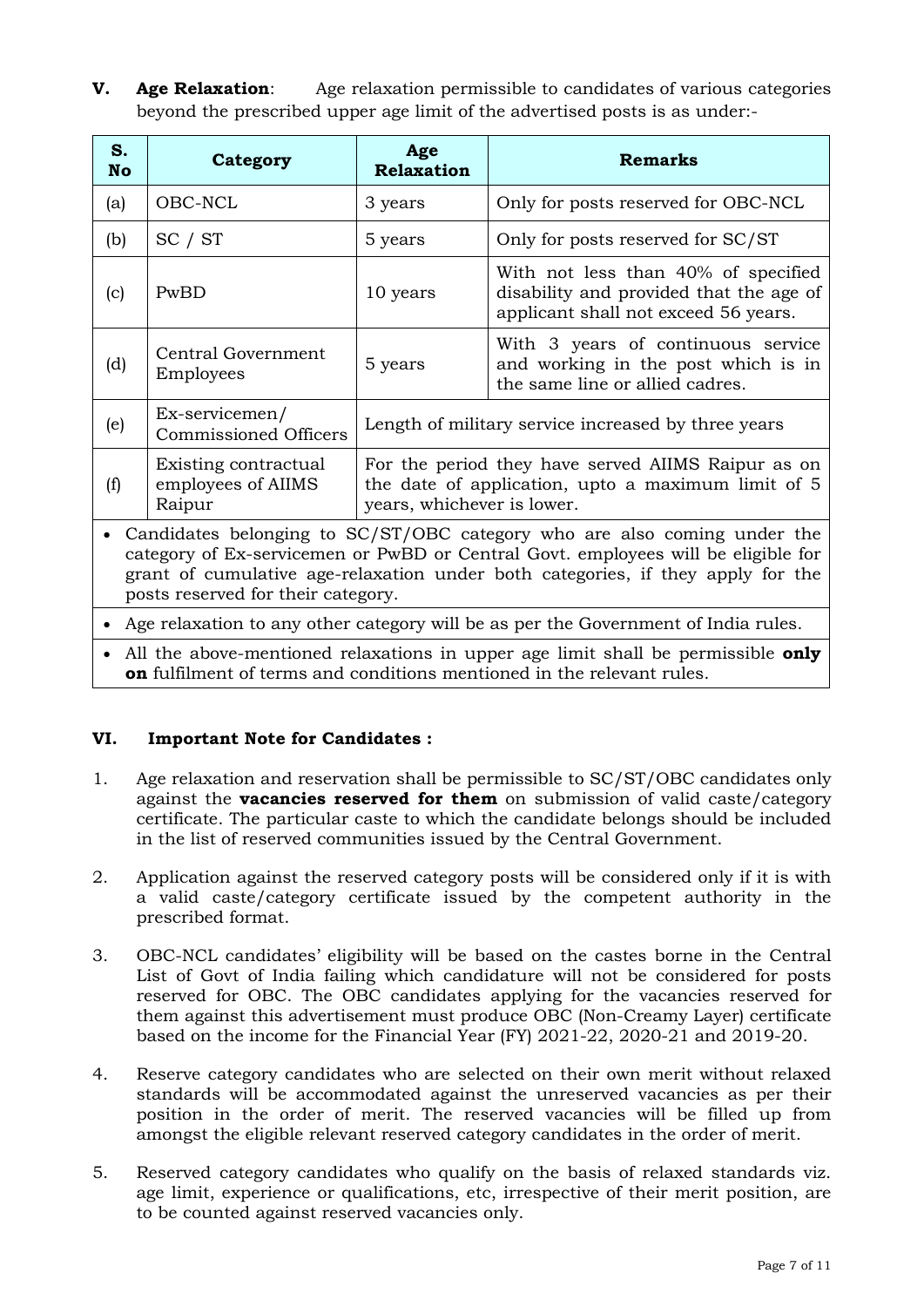- 6. In so far as cases of Ex-serviceman (Ex-SM) are concerned, deduction of the military service rendered from the age of ex-servicemen is permissible against the reserved or unreserved posts and such exemption will not be termed as relaxed standards in regard to age. Similarly for PwBD candidates, relaxation of 10 years in upper age limit will not be termed as relaxed standards.
- 7. A person with disability (PwD/PwBD) who is selected on his own merit can be appointed against an unreserved vacancy provided the post is identified suitable for persons with disability of relevant category.
- 8. Benefits to person with disabilities (PwD) will be allowed in accordance with the Rights of Persons with Disabilities Act, 2016 and Rules framed there-under. Benefit under the PwD category will be admissible to only those who suffer from not less than 40% of specified disability. Such PwBD candidates have to submit a Disability Certificate issued by the competent authority in the prescribed format. PwBD candidates can download the proforma of certificate from the website of AIIMS Raipur.

(link:- https://www.aiimsraipur.edu.in/user/vacancies-form.php)

9. Specified/suitable category of disabilities for the posts for PwBD candidates will be as per the Ministry of Social Justice and Empowerment, Govt. of India, Notification No. 38-16/2020-DD-III dated 04.01.2021 and as decided by the appointing authority considering the functional/physical requirements of the post.

| <b>Name of the Post</b>             | <b>Indicative Suitable Category of</b><br><b>Benchmark Disabilities</b>                        |
|-------------------------------------|------------------------------------------------------------------------------------------------|
| Clinical Psychologist               | B, LV, OA, OL, BA, BL, OAL, BLOA, BLA, LC, Dw,<br>AAV, SLD, MD involving all of these.         |
| Law Officer                         | B, LV, HH, OL, OA, BA, BL, OAL, BLOA, BLA, CP,<br>LC, Dw, AAV, SLD, MD involving all of these. |
| Junior Engineer $(A/C \& R)$        | D, HH, OA, OL, CP, LC, Dw, AAV, ASD (M), SLD,<br>MI, MD involving all of these.                |
| Medical Record Officer              | D, HH, OA, BA, OL, BL, CP, LC, Dw, AAV, ASD(M),<br>MD involving all of these.                  |
| Radiotherapy Technician<br>Grade II | HH, OL, Dw, AAV, LC (OL), ASD, MI                                                              |

10. The indicative suitable category of disabilities for the posts are as follows:-

Abbreviations Used:  $B = Blind$ ,  $LV = Low Vision$ ,  $HH = Hard$  of Hearing,  $OA = One$  Arm, OL= One Leg, BA= Both Arms, BL= Both Leg, OAL= One Arm and One Leg, BLOA= Both Leg & One Arm, BLA= Both Legs Arms, LC= Leprosy Cured, AAV= Acid Attack Victims, Dw= Dwarfism, ASD= Autism Spectrum Disorder, SLD= Specific Learning Disability, MI= Mental Illness, MD= Multiple Disabilities, ASD(M)= Autism Spectrum Disorder (mild), CP=Cerebral Palsy.

11. Ex-servicemen/Commissioned Officers seeking age relaxation shall be required to produce Discharge Book / documents issued by the competent authority in support of their category. Candidates can download the proforma of certificate from the website of AIIMS Raipur.

(link: https://www.aiimsraipur.edu.in/user/vacancies-form.php).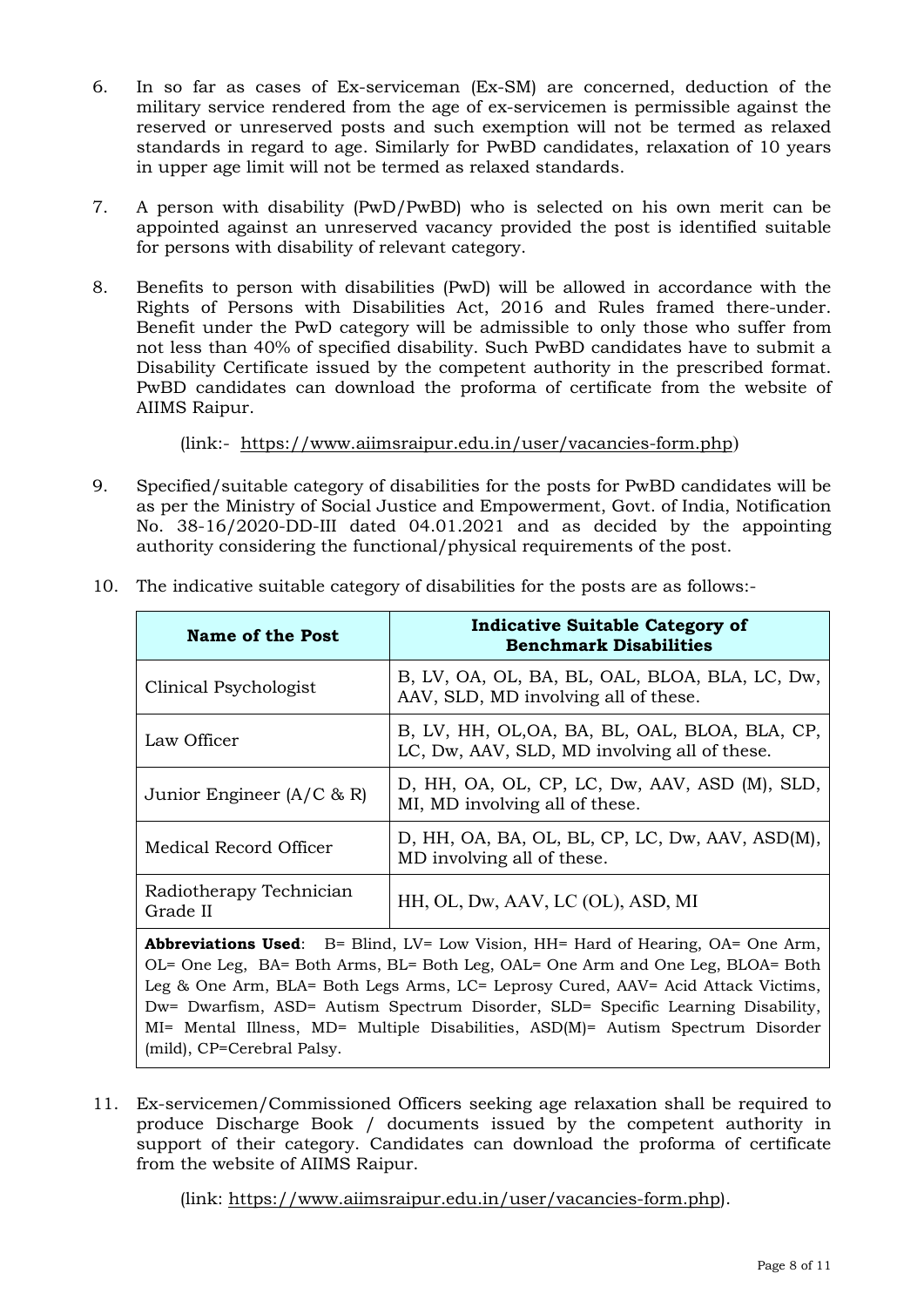- 12. Ex-servicemen who have already secured employment in civil side under Government in Group 'C' or 'D' posts on regular basis after availing of the benefit of reservation given to ex-servicemen for their re-employment are not eligible for reservation in ESM category. However, such candidate can avail of the benefit of reservation as ex-serviceman for subsequent employment if he immediately after joining civil employment, gives self-declaration/undertaking to the concerned employer about the various vacancies for which he had applied for before joining the initial civil employment as mentioned in the DoPT OM dated 14.08.2014.
- 13. Request for change of category i.e. reserved to unreserved or vice-versa will not be entertained. In cases of enlisting a particular community in the list of any of the reserved communities by the Govt. of India not more than 3 months before the submission of application, the request of change of category from Unreserved to Reserved may be considered by the Institute on merit.
- 14. In case of a candidate unfortunately becoming a candidate belonging to Person with Benchmark Disability during the course of the examination process, the candidate should produce valid document of acquiring a disability to the extent of 40% or more as defined under the RPwD Act, 2016 to enable drawing the benefits of reservation/relaxation as available to the Persons with Benchmark Disability.
- VII. Application Fee: A non-refundable application fee is required to be paid only in **online/digital mode**. Applications without the prescribed fee (unless remission of Fee is claimed) shall be summarily rejected. Fee once paid shall not be refunded under any circumstances nor can the fee be held in reserve for any other examination. The application fee applicable to various categories is as follow:-

| S.No.   Category of the Candidate  | <b>Application Fee</b><br>(excluding transaction charges) |
|------------------------------------|-----------------------------------------------------------|
| General, OBC, EWS                  | $Rs$ 1000/-                                               |
| SC/ST, PwBD, Female, Ex-servicemen | Nil                                                       |

Note: Candidates are advised to retain a copy of payment (fee) receipt generated by the remitting bank/online portal. It may be required at later stage for reference.

## VIII. Procedure for filling up Online Application:

- 1. For filling up of online application form, candidates must have the following readily available with them:-
	- (a) Valid e-mail ID.
	- (b) Scanned passport size photograph of the candidate (in JPEG/JPG format).
	- (c) Scanned signature of the candidate (in JPEG/JPG format).
	- (d) Online payment option for payment of application fee, if applicable.
	- (e) Any other requirement, as per the advertisement.
	- (f) Specification and size of image files (scanned/digital copy of photograph and signature of the candidate) should be as per the details at point No. 9 below.
- 2. Candidates must apply online through the website of AIIMS Raipur www.aiimsraipur.edu.in. Applications received through any other mode will not be accepted and summarily rejected.
- 3. Candidates have to go to the online application portal/web-link given on the website of AIIMS Raipur (www.aiimsraipur.edu.in), register themselves and follow the instructions on the application portal for filling up online application form.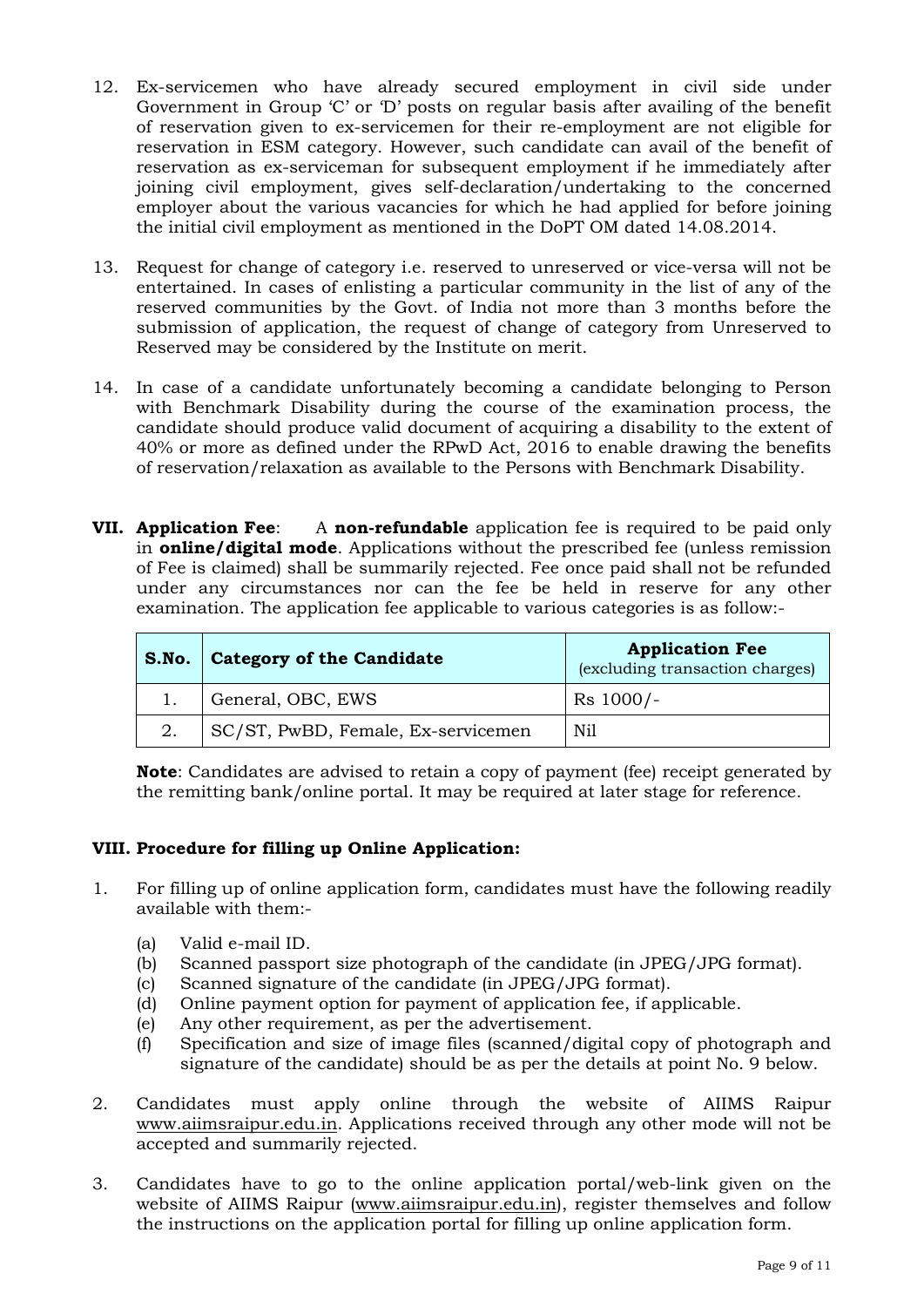- 4. Candidates must fill all the fields of online application form **correctly**. There is no provision for correcting the details after submission of online application form. Request for change in any information at later stage will **not** be considered.
- 5. Candidates must write their name, date of birth, father's/mother's name strictly as given in the matriculation certificate otherwise their candidature may be cancelled at the time of CBT or Document Verification or when it comes to the notice.
- 6. Candidates who wish to apply for more than one post should apply separately for each post and pay the applicable fee for each post in the online/digital mode only.
- 7. Only one online application is allowed to be submitted by a candidate for a particular post. In case of multiple Online Applications from a candidate, the Online Application with higher "Application Number" shall be considered for further process subject to fulfillment of other requirement including successful payment of application fee. In such cases, fee paid against one "Application Number" shall not be adjusted against any other "Application Number".
- 8. While applying online, candidates must ensure that in the preview of online application form, their photo and signature are clearly visible. If photo/signature is not clearly visible in preview that means the image file of photo or/and signature are not as per the given specifications. It will lead to rejection of application. Hence, candidates are advised to adhere to the specifications of image.
- 9. **Specifications for photograph and signature**: The scanned/digital copy of photograph and signature of the candidate to be uploaded in the online application should as per the specifications given below:
	- (a) Specification of **photograph** to be uploaded in the online application:
		- (i) The photograph must be a recent passport size colour picture.
		- (ii) The background of the photograph should be a light-coloured or preferably a white background.
		- (iii) Cap, hat and dark/sun-glasses are not acceptable. Religious headwear is allowed but it must not be covering the face of candidate.
		- (iv) The preferred dimensions of the image are 200 x 230 pixels.
		- (v) Size of the image file should be between 20 KB 100 KB.
	- (b) Specification of **signature** to be uploaded in the online application:
		- (i) The applicant has to sign on a white paper with black ink pen and scan and save it in JPEG/JPG format as per the specification below.
		- (ii) The preferred dimensions of the image are 140 x 60 pixels.
		- (iii) Size of the image file should be between 10 KB 50 KB.
- 10. Candidates are advised in their own interest to submit the online application much before the closing date and not to wait till the last date to avoid the possibility of disconnection/ inability or failure to login to website on account of heavy load on the website during the closing days.

#### IX. General Instructions to Candidates:

1. All India Institute of Medical Sciences, Raipur is an autonomous body under the Ministry of Health and Family Welfare, Govt. of India. Service under the Institute is governed by the Act and the Rules / Regulations framed under the Act. The matter of technical resignation is under consideration at the administrative ministry and admissible benefits, if any, will be discharged as per the decision of the ministry.